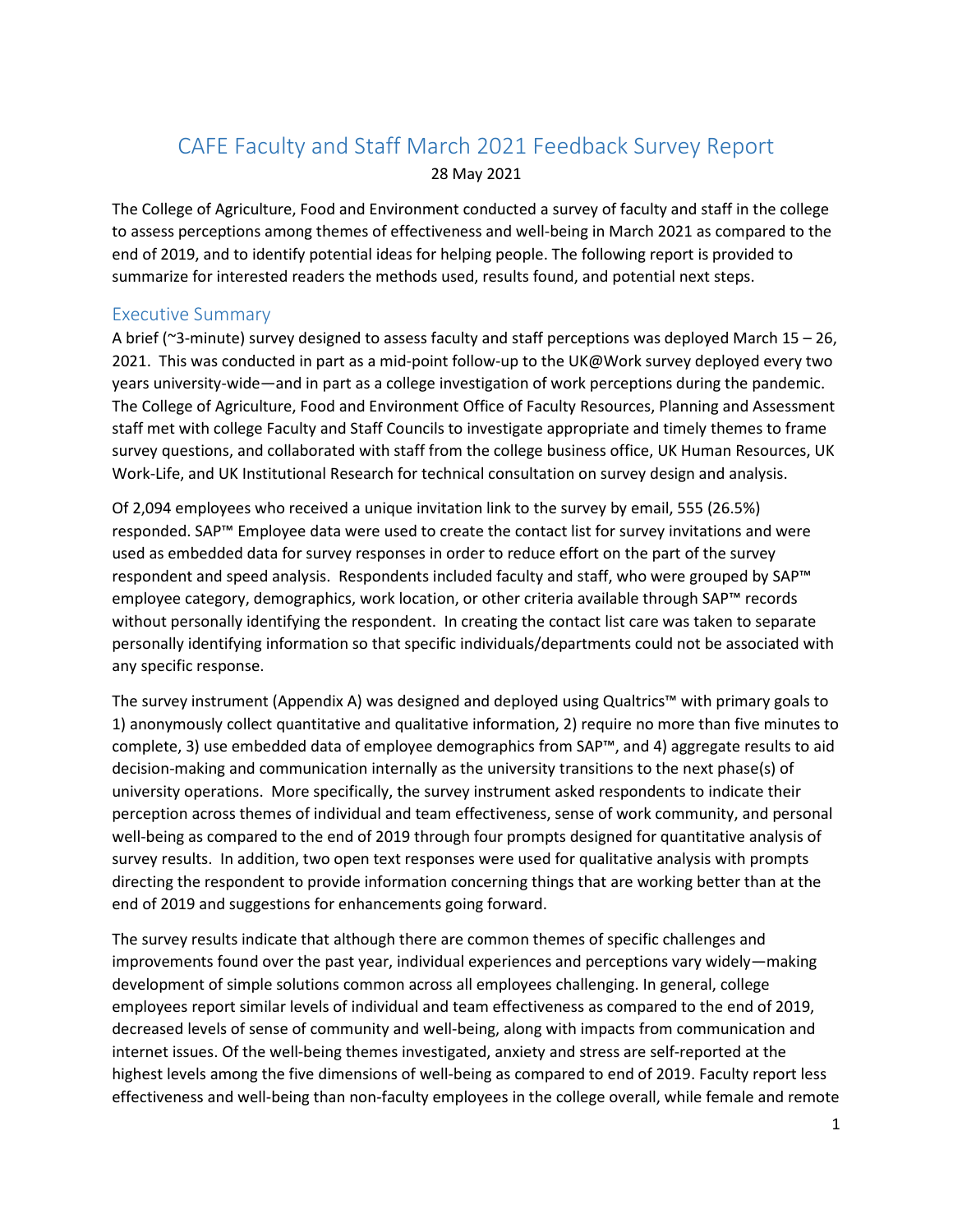work employees report higher levels of effectiveness and well-being than male employees and nonremote work employees respectively. The open text responses identified common themes of caregiving, remote work, communication, sense of community, time management and workload, technology, and well-being. These responses further clarified perceptions of improved effectiveness from greater access to technological resources/training and more distraction-free working time, while also clarifying the need for equitable structures and clear communication of expectations.

The college may deploy the survey again at times appropriate to understand changes in perception as we transition over the coming months, and in alignment with the 2021 UK@Work survey dates to allow for enhanced interpretation of results concerning college faculty and staff perceptions of work engagement.

## **Methods**

Prior to developing the survey instrument, the CAFE Office of Faculty Resources, Planning and Assessment (OFRPA) met with college and university partners to gain insight and form a partnership for this project. These partners include employees from the college business office, university HR, and university Institutional Research. OFRPA met with focus groups of the CAFE Faculty and Staff Councils to gain insight into common themes potentially affecting employee engagement during the COVID-19 pandemic. Information gained from these conversations was used to design a survey intended to solicit meaningful feedback from college faculty and staff. A test pilot survey administration was completed to test deployment and solicit feedback on the survey instrument.

SAP™ Employee data were used to create the contact list for survey invitations and were used as embedded data for survey responses in order to reduce effort on the part of the survey respondent and speed analysis. In creating the contact list care was taken to separate personally identifying information so that specific individuals/departments could not be associated with any specific response.

The survey instrument (Appendix A) was designed and deployed using Qualtrics™ with primary goals to 1) anonymously collect quantitative and qualitative information, 2) require no more than five minutes to complete, 3) use embedded data of employee demographics from SAP™, and 4) aggregate results to aid decision-making and communication internally as the university transitions to the next phase(s) of university operations.

The survey asked respondents to:

- indicate their perceptions of the sense of work community, personal well-being, and personal and team effectiveness at the time of response (March 2021) as compared to the end of 2019;
- indicate level of personal and team impact from caregiving responsibilities, communication with supervisor and/or colleagues, software/hardware resources, internet speed and stability, and physical work space; and
- provide open text feedback concerning things that are working better than at the end of 2019 and solutions for enhancing effectiveness in the current climate.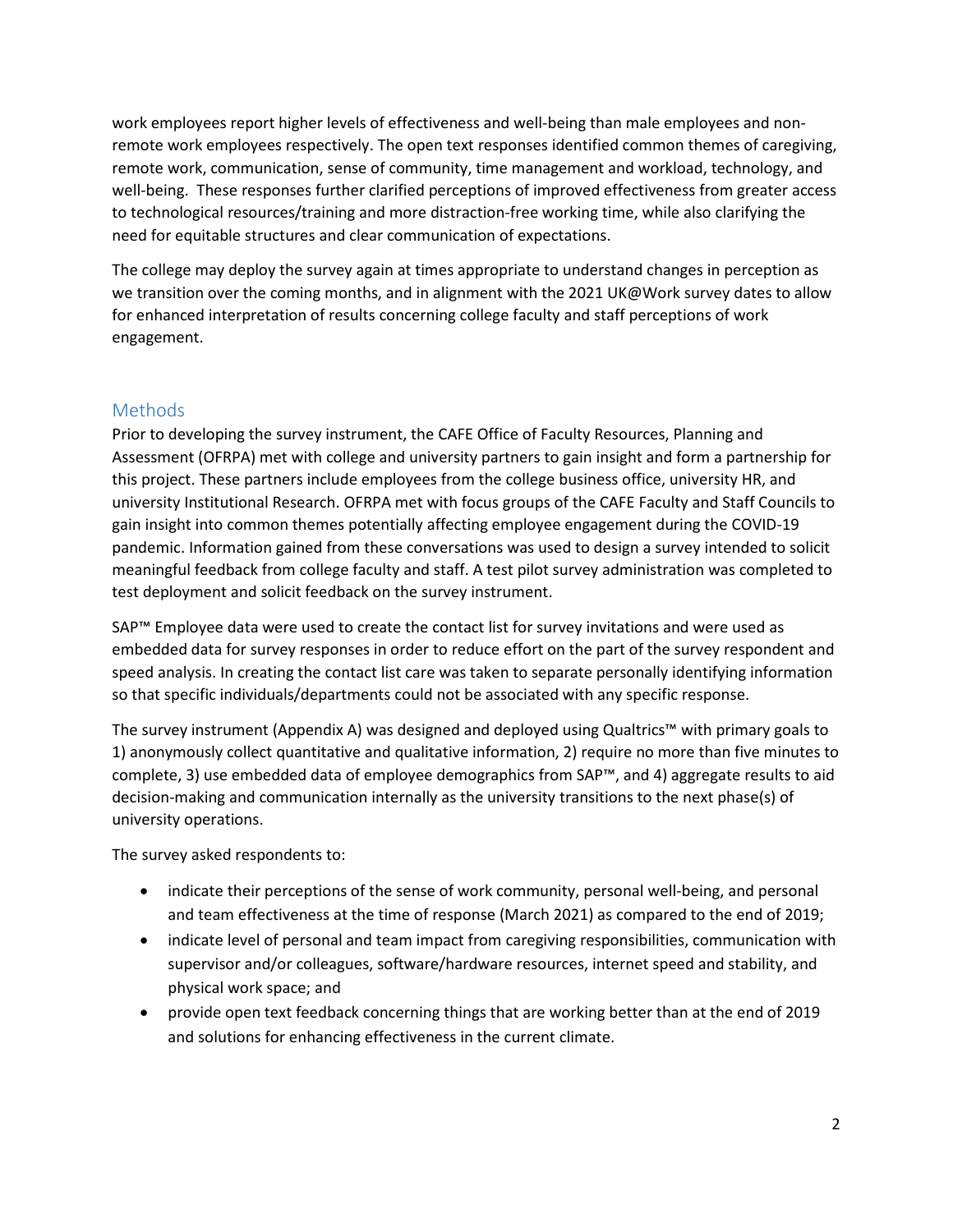Communication to inform CAFE faculty and staff about the survey was conducted through four contacts as a modified Don A. Dillman et al. - The Tailored Design Method approach. The first contact was an announcement from Dean Cox in the March edition of the College Monthly clarifying the purpose and scope of the feedback survey. The second contact was the survey invitation, automated through Qualtrics, providing a unique link for each potential respondent (n=2,094). The invitation went to all college employees as a list generated from SAP employee records with the exception of student employees. Contact three consisted of an automated reminder invitation after one week. The fourth contact was on the final day of the survey window. Only potential respondents who had not yet completed the survey were included in the third and fourth contacts. The survey was open from March 15 – 26, 2021.

Survey results were exported from Qualtrics to IBM SPSS v. 27 for descriptive statistical and tests for differences analysis of quantitative data by Brian Lee and to Tableau for quantitative visualization by Tricia Coakley. In addition, there were a rich set of data intended to identify potential solutions and operations that were working better, which were collected through two open ended text questions and analyzed via qualitative analysis.

Two slider bar types of questions in the survey (question 1 and 4) created many null response results being exported from Qualtrics. We understand this to be a result of the respondent not realizing that the bar must be "touched" to record a response, and choosing to leave the bar in the starting position of "same as the end of 2019" when the mid-point adequately described their response. Based on this assumption, nulls were replaced for the following statistical and quantitative analyses. If the respondent answered any of the themes in the same question where a null appears for one or more of the themes, the null values were replaced with 50 (the numeric equivalent of "same as end of 2019" on the  $1 - 100$ scale) for that respondent. If the respondent answered none of the themes, producing a null value for all themes in a single question, the nulls were not replaced for that respondent and treated as such in subsequent analysis. When testing for statistically significant differences between groups, the nonparametric tests of the Mann-Whitney U Test, Kruskal-Wallis H Test, and the Pearson Chi-Square Test were used.

### **Qualitative Methods**

The survey included two free text response boxes asking the questions:

*1. Given the current conditions, please enter any solutions you recommend that would help faculty/staff be most effective or have the greatest positive impact on the work experience.*

*2. Please enter any comments concerning things that are working better than they were at the end of 2019, for you as an individual employee or for your work group as a whole.*

To analyze responses to these questions, Tricia Coakley first read the text responses and drafted a list of first impression "themes." Megan Lucy then read the same text responses as well and made amendments to the themes list based on her observations. Having read all of the responses, Coakley and Lucy agreed that respondents did not express a substantial difference in approach to the two questions and in fact often continued thoughts from their first response into their second. Because of this, the two responses were treated as one continuous text for the remainder of the analysis and results presented. For the second qualitative analysis stage, Megan Lucy took the previously identified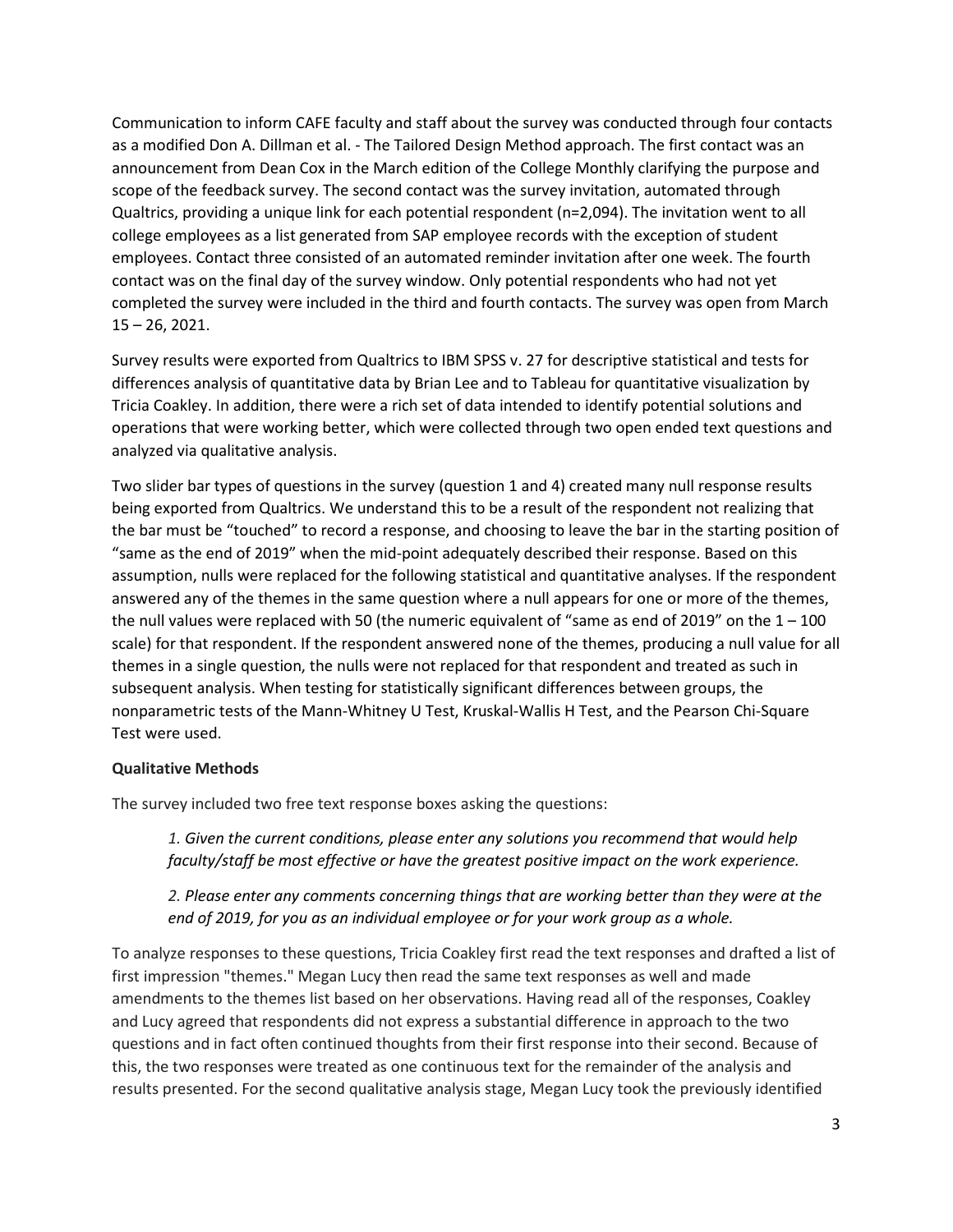themes and operationalized each text response opportunity with the terms "positive," "negative," "mixed," and "no response" in regards to each theme. The terms were then used in Microsoft Excel pivot tables to determine the proportion of positive and negative (mixed & no response) comments regarding each theme within groups of respondents.

Of potential interest based on what people were concerned about and thought might be potential effects of the pandemic we prepared to be able to analyze with these considerations in mind. Unfortunately, the following analyses do not investigate some possible and valuable between group comparisons that may be of interest, including race/ethnicity demographics, because the individual group respondent populations were too small to assess significance of differences and/or to prevent accidental inferences about individual respondents relative to the overall group sizes in the college.

### Results

The results will be presented from the quantitative portion first followed by the qualitative response themes. The survey collected 555 (26.5%) responses out of 2,094 college faculty and staff invitations. Of the 555 respondents, 509 were from full-time employees and 90.3% were from employees in the categories of Executive/Administrative/Managerial, Office & Clerical, Ext. Agent, Technical/Paraprofessional, and Faculty. These data collected resulted in a 99% overall confidence level with a 5% margin of error.

| <b>PAYSCALE TYPE</b>             | $HOURLY = 217 (39.1%)$ | SALARIED EXEMPT = 338 (60.9%) |
|----------------------------------|------------------------|-------------------------------|
| <b>GENDER</b>                    | Female = $362(65.2%)$  | Male = $193(34.8%)$           |
| <b>SUPERVISOR</b>                | $Yes = 189(34.1%)$     | $No = 363 (65.4%)$            |
| MAIN CAMPUS NORMAL WORK LOCATION | Yes = $284(51.2%)$     | $No = 269 (48.5%)$            |
| REMOTE WORK ADDRESS ENTERED      | $Yes = 131 (23.6%)$    | $No = 419(75.5%)$             |
| UNDER REPRESENTED MINORITY       | $Yes = 22 (4.0%)$      | $No = 533 (96.0%)$            |
| FACULTY (PRIMARY ROLE)           | Yes = 83 $(16.3%)$     | $No = 426 (83.7%)$            |

### **Survey Respondents Descriptive statistics**

### **Question Response**

Each question typically resulted in a full response range across the quantitative question scale (*i.e.,* 0- 100) range, indicating that faculty and staff respondents are experiencing the conditions in potentially very different ways.

### **Individual and Team Effectiveness**

Overall, when analyzing median responses, CAFE employees perceive individual and team effectiveness similar to that at the end of 2019, while perceiving a decrease in sense of work community and personal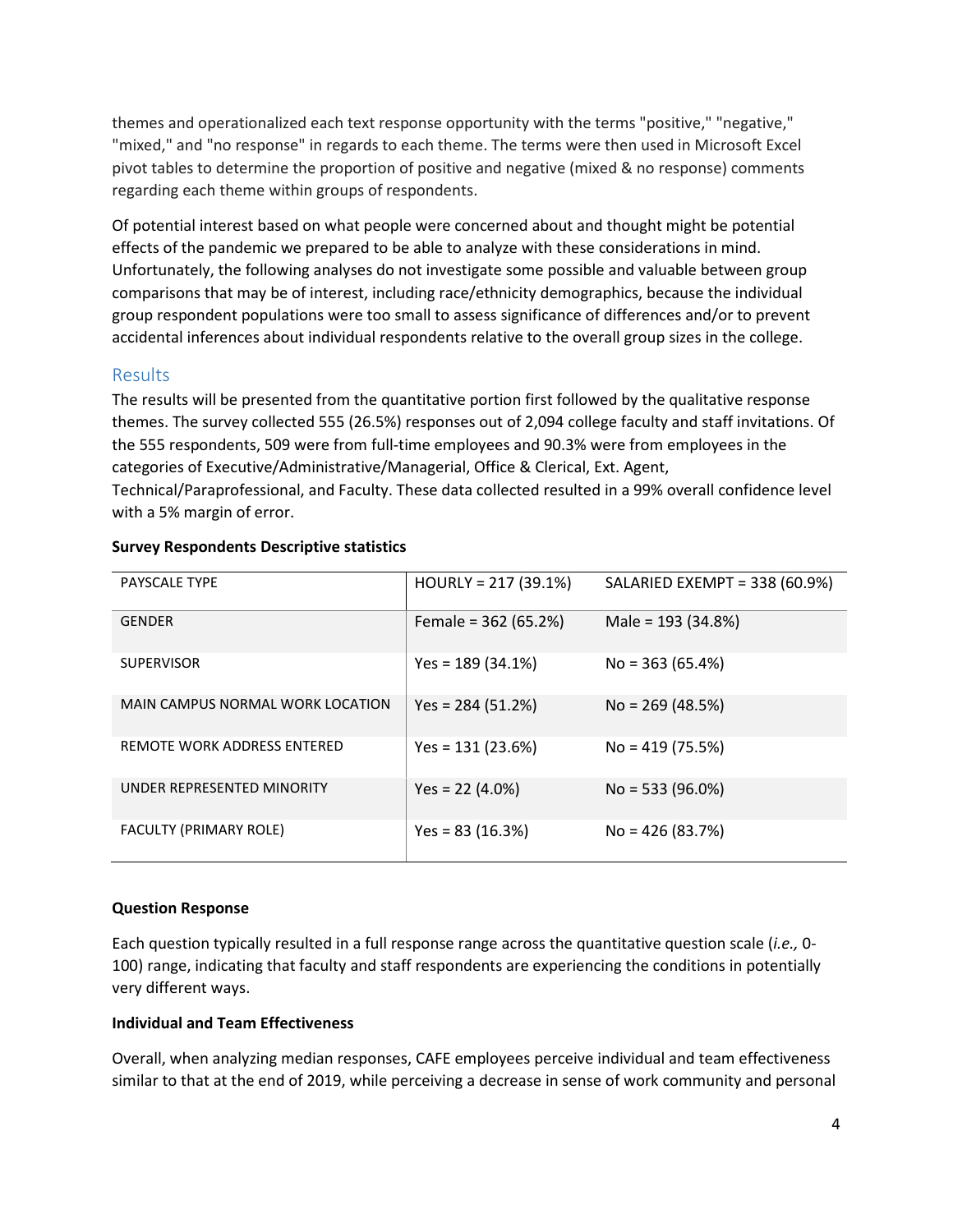well-being. Additionally, results indicate that the greatest actions/resources sources impacting individual and team effectiveness are communication issues as well as internet speed and stability.

Among the four themes of individual and team effectiveness, sense of work community, and well-being, the median value of responses indicate individual and team effectiveness being the same as the end of 2019 (value = 50), with a greater proportion of respondents indicating more than before than those indicating less than before. Personal well-being and sense of work community, however, resulted in median responses indicating less than at the end of 2019. The question as presented in the survey is below.



The results from the question are presented in the following table.

| <b>THEME</b>                                                   | <b>MEDIAN</b> | ST. DEV. | N   | <b>MEANING</b><br>(AS COMPARED TO 2019) |
|----------------------------------------------------------------|---------------|----------|-----|-----------------------------------------|
| <b>INDIVIDUAL EFFECTIVENESS</b>                                | 50            | 24.5     | 469 | Same                                    |
| <b>TEAM EFFECTIVENESS</b>                                      | 50            | 24.6     | 398 | Same                                    |
| <b>SENSE OF WORK COMMUNITY</b>                                 | 45            | 27.0     | 417 | Less                                    |
| <b>PERSONAL WELL-BEING</b>                                     | 49            | 25.3     | 417 | Less                                    |
| <b>OVERALL COMPARISON</b><br>(4-ITEM CRONBACH'S ALPHA = 0.823) | 49            | 20.5     | 313 | Less                                    |
|                                                                |               |          |     |                                         |

**\***ANALYSIS RUN ON REGULAR FULL-TIME (EMPLOYEE PERSONNEL SUBAREA) ONLY

When considering that conditions might be affecting different employee categories differently, between group differences for the overall responses among themes (4-item aggregation across themes) were tested using non-parametric tests for differences (Mann-Whitney U and Kruskal-Wallis H). No significant differences were found based on supervisory responsibilities, payscale type, pre-pandemic work location being on main-campus, or faculty DOE (20% threshold). In contrast, statistically significant group differences were found when testing on gender, employee category (faculty), and having a remote work address entered in SAP with resulted presented in the following table.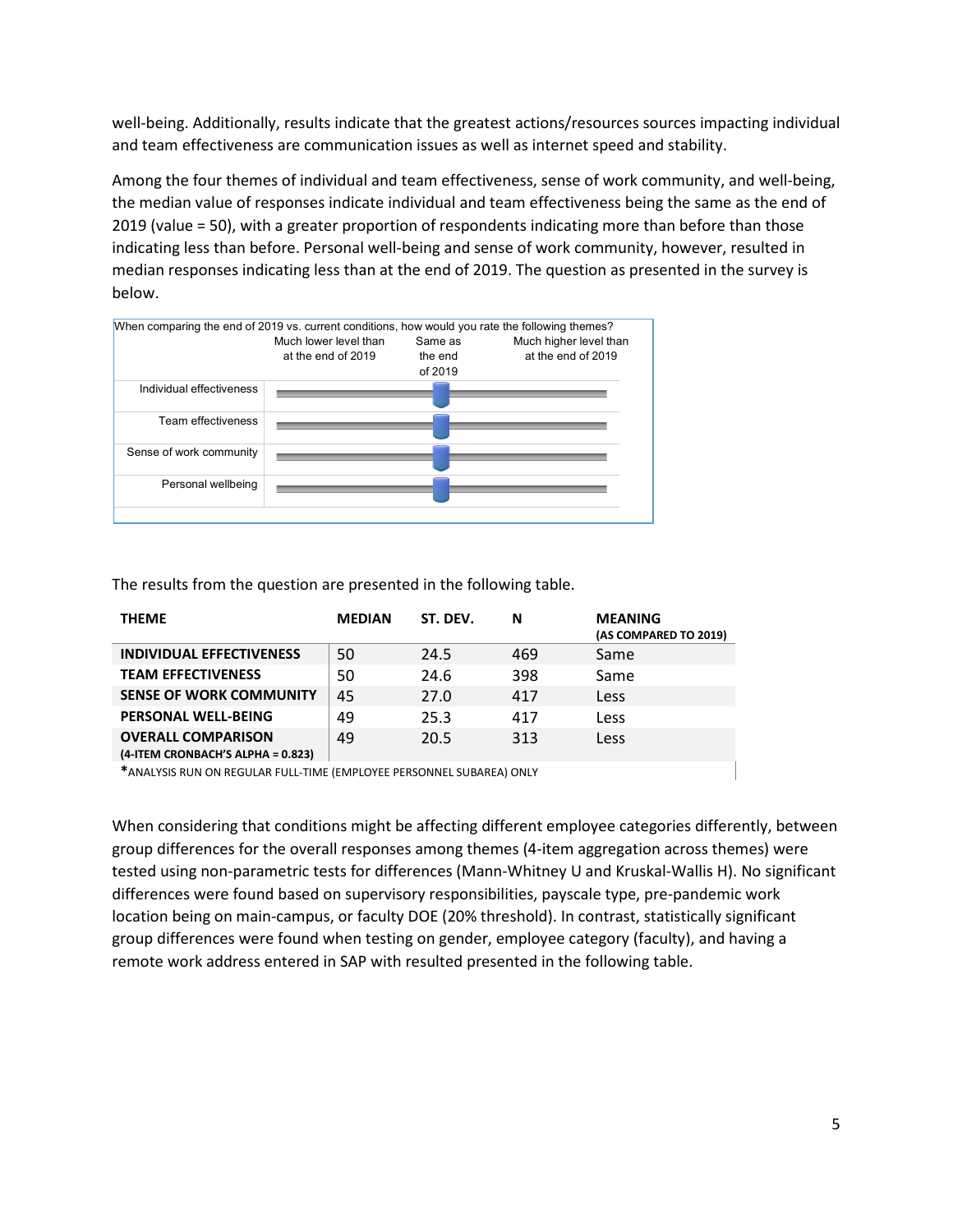| <b>GROUPS</b>                                                    | <b>TEST</b>     | <b>SIGNIFICANCE</b> | <b>CATEGORY</b><br>(MEAN RANK) N     | <b>CATEGORY</b><br>(MEAN RANK) N | <b>MEANING</b>                                                               |
|------------------------------------------------------------------|-----------------|---------------------|--------------------------------------|----------------------------------|------------------------------------------------------------------------------|
| <b>GENDER</b><br>(F/M)                                           | M-W U<br>K-W H  | .007<br>.000        | Female (167) 205<br>Female (254) 300 | Male (138) 108<br>Male (201) 169 | More positive<br>perception among<br>females                                 |
| <b>REMOTE</b><br><b>WORK</b><br><b>ADDRESS</b><br><b>ENTERED</b> | $M-WU$<br>K-W H | .023<br>.007        | Yes (176) 83<br>Yes (264) 121        | No (150) 230<br>No (225) 348     | More positive<br>perception among<br>respondents with<br>remote work address |
| <b>FACULTY</b><br>(PRIMARY)                                      | $M-WU$<br>K-W H | .000<br>.000        | Yes (103) 48<br>Yes (165) 76         | No (167) 285<br>No (248) 393     | Less positive<br>perception among<br>faculty than non-faculty                |

Faculty respondents (excluding chairs and associate deans with a faculty appointment) indicated lower levels of effectiveness, sense of community, and well-being as compared to the end of 2019 than the college overall respondents. Female employees indicate higher levels of effectiveness than male employees, and employees who have entered a remote work address in SAP indicate higher levels than those who have not. These data are graphed in the following three figures.



Survey responses concerning themes of effectiveness and wellbeing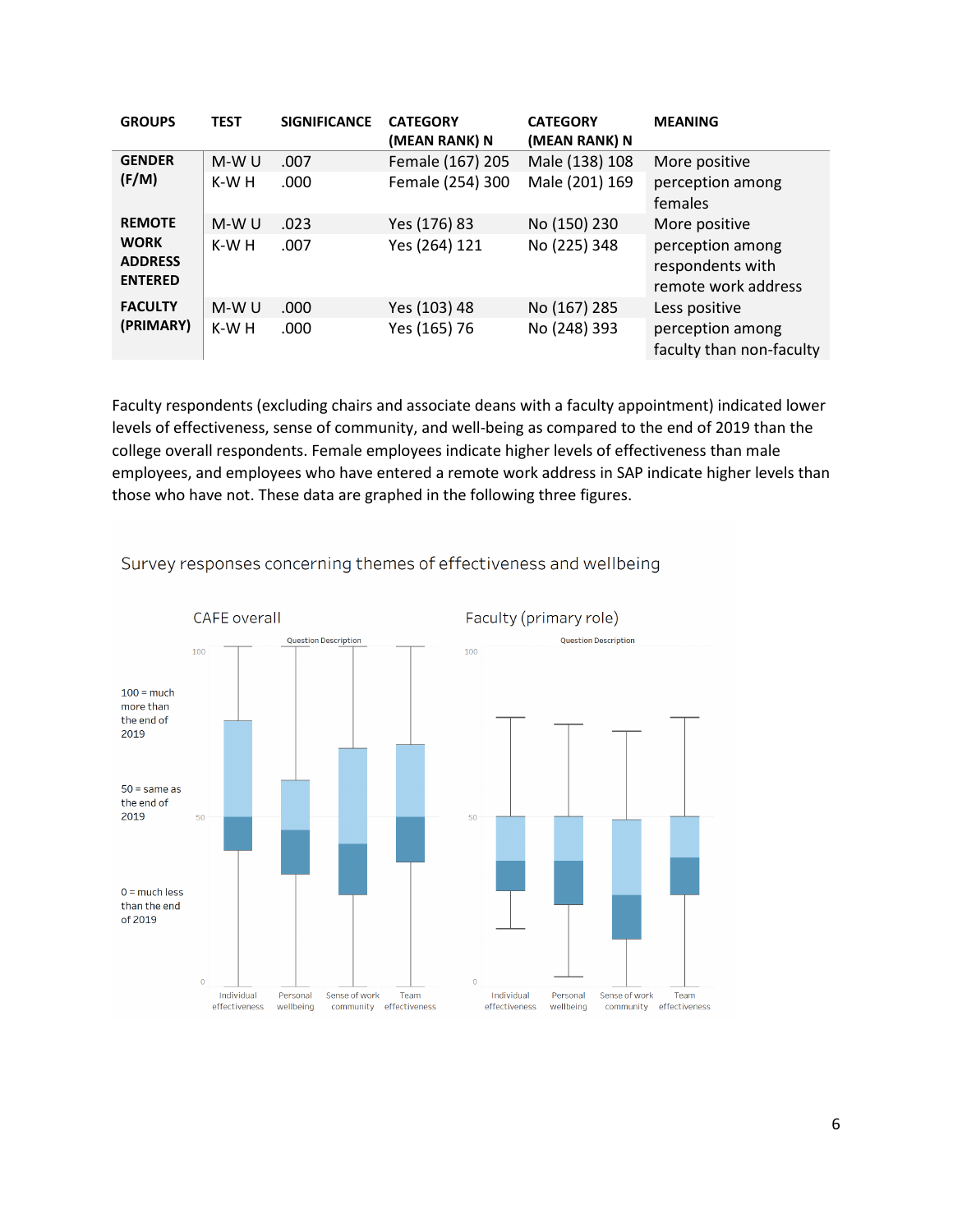



### **Hypothesized Sources of Work Related Impacts**

During discussions with Faculty and Staff Councils focus groups, there were points of view expressed concerning five anticipated sources including—caregiving responsibilities, communication with supervisor and/or coworkers/colleagues, hardware and software resources, internet speed and stability,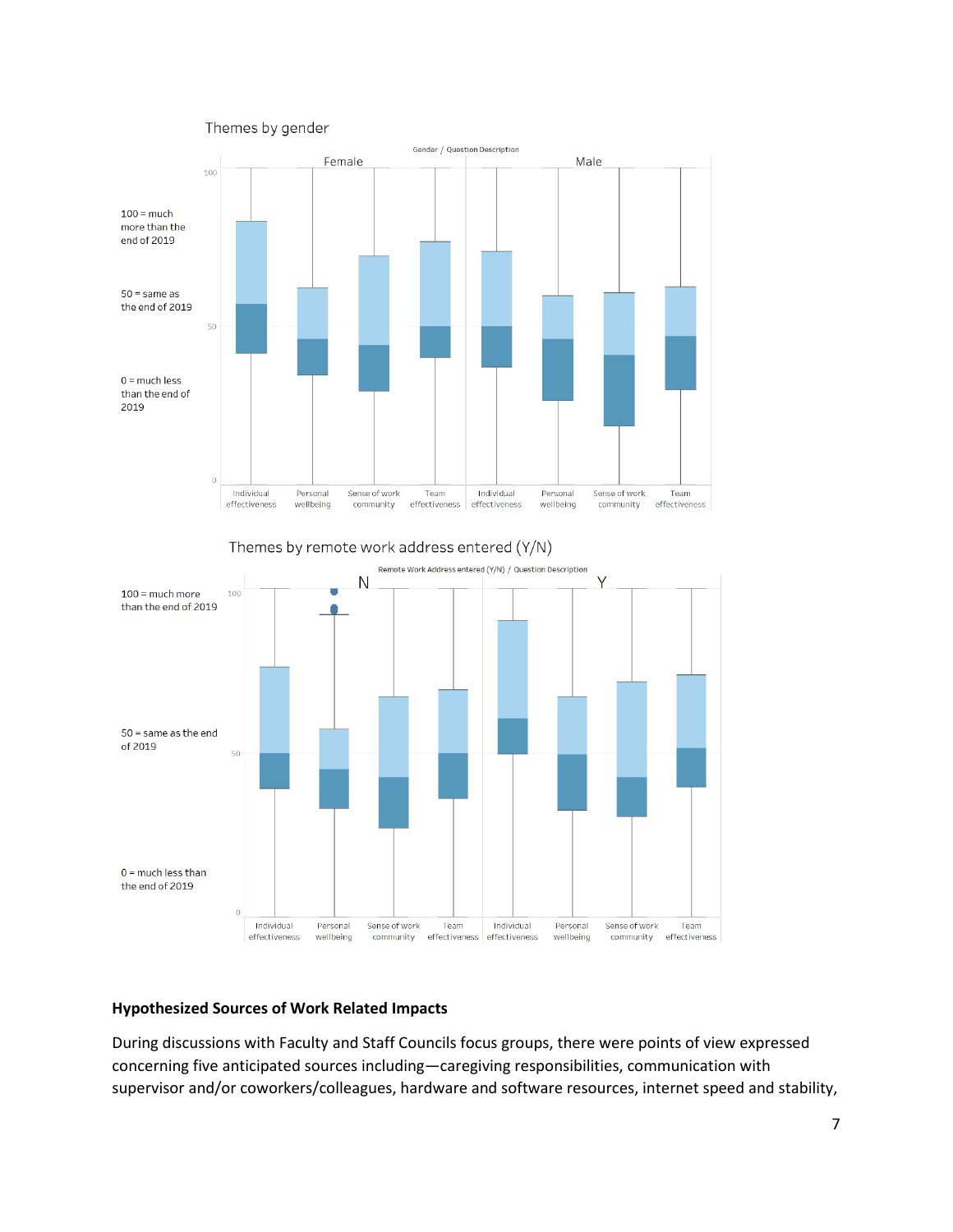and physical work space. Question 2 asked the respondent to consider five factors that may impact them individually while question 3 asked the repondentto consider how those same five factors impact their team as a whole. The answer choices for each item were one of three categories described as "minimal to no impact," "periodic impact," or "substantial impact."

Respondents indicate that the greatest impacts to individual and team effectiveness are from "Communication with supervisor and/or coworkers" and "Internet speed / stability. Over 60% of respondents indicated team impacts from each of these sources. Overall, respondents indicated greater impacts to the team than to individual effectiveness across all sources and approximately 20% (1 in 5) of respondents indentify substantial impact in any one or more of these areas. Caregiving was indicated as more than statisically expected for the respondents younger than age 50.



### Individual Impacts

#### **Personal Well-being**

The fourth survey question investigated five dimensions of personal well-being—anxiety, isolation/loneliness, stress, depression, and fear/uncertainty. Overall college respondents indicate (as median) increased levels of anxiety, fear/uncertainty, isolation/loneliness, and stress as compared to the end of 2019, while indicating similar levels of depression as prior perceptions. Median results from faculty respondents indicate higher levels of each well-being dimension than end of 2019 perceptions, and higher levels than those indicated by the college overall results. The survey question is show in the next figure while the descriptive graph and table follow on the next two pages.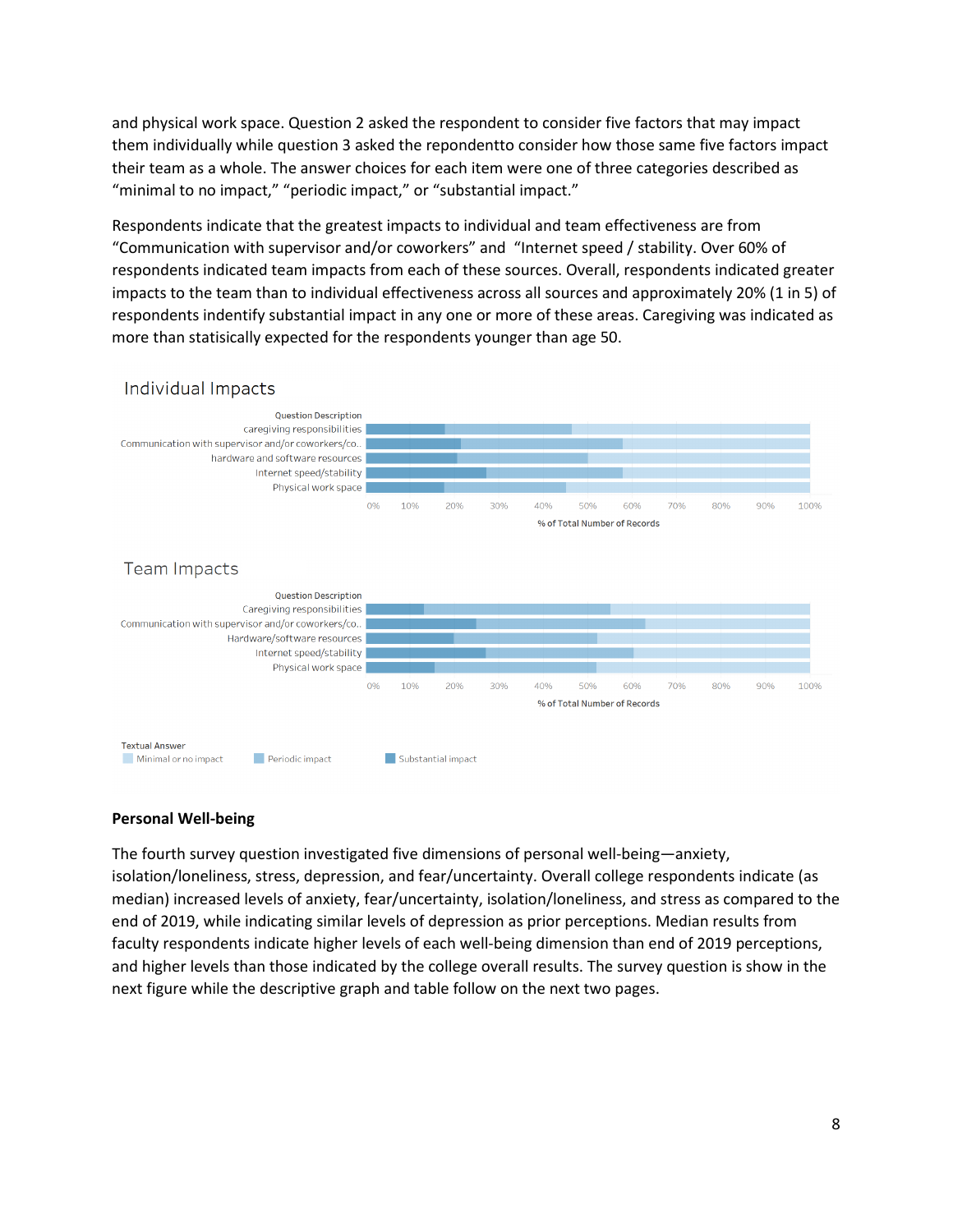

The differences reported by faculty compared to the college overall are presented in the graph below and the table below provides greater detail on the overall college results.



Faculty Well-being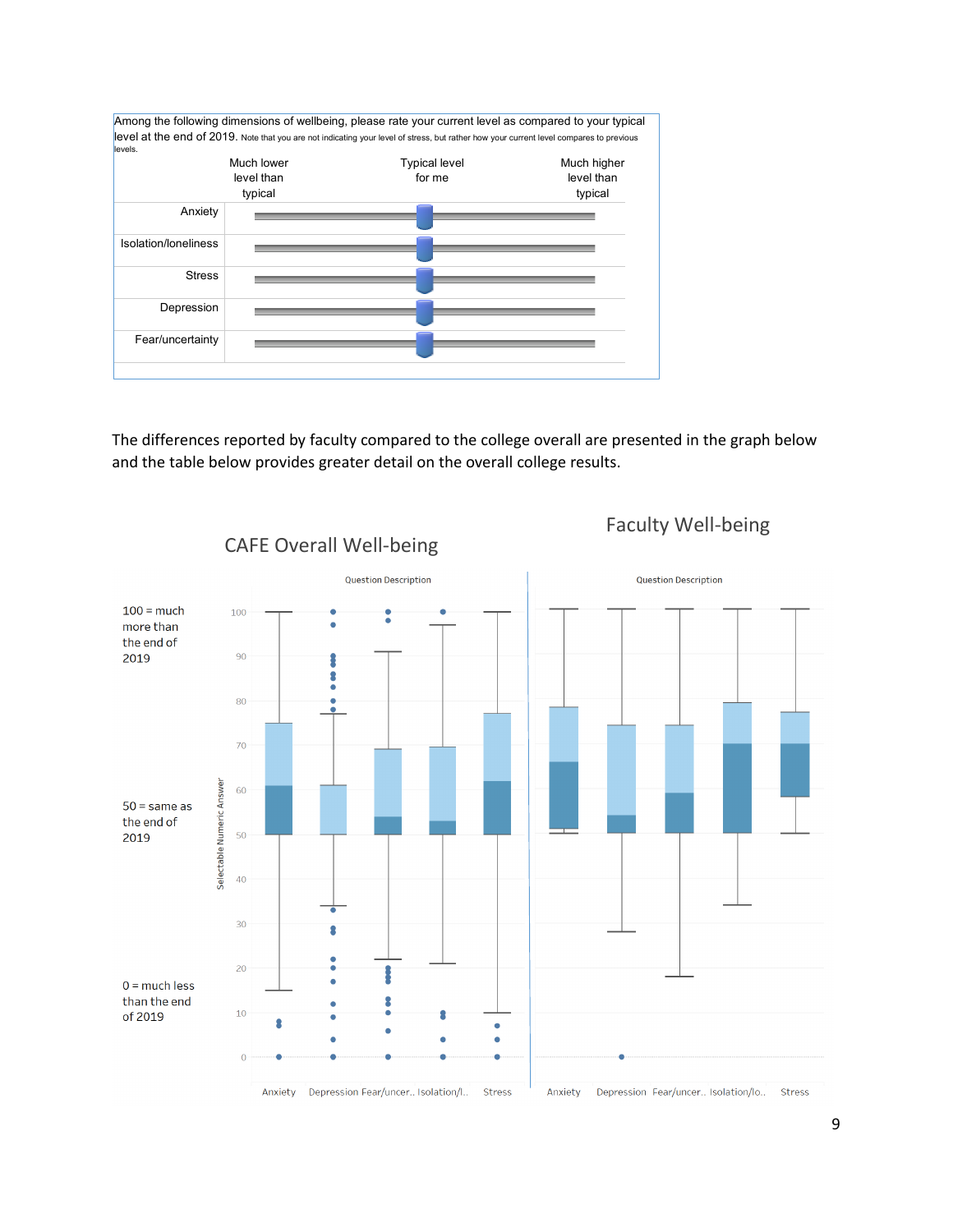| <b>WELL-BEING THEME</b>     | <b>MEDIAN</b> | ST. DEV. | N   | <b>MEANING</b>           |
|-----------------------------|---------------|----------|-----|--------------------------|
| <b>ANXIETY</b>              | 61            | 22.8     | 439 | More anxiety             |
| <b>ISOLATION/LONELINESS</b> | 51            | 20.4     | 325 | More I/L                 |
| <b>STRESS</b>               | 63            | 23.4     | 400 | More stress              |
| <b>DEPRESSION</b>           | 50            | 21.4     | 303 | Same level of depression |
| <b>FEAR/UNCERTAINTY</b>     | 55            | 21.1     | 344 | More F/U                 |
| <b>OVERALL WELL-BEING</b>   | 58            | 18.1     | 219 | Less well-being overall  |
|                             |               |          |     |                          |

**5-ITEM CRONBACH'S ALPHA = 0.918(0.883)**

### Qualitative results

An iterative process with review by multiple analysts was used to code themes identified through the two open response questions in the survey—1) Given the current conditions, please enter any solutions you recommend that would help faculty/staff be most effective or have the greatest positive impact on the work experience and 2) Please enter any comments concerning things that are working better than they were at the end of 2019, for you as an individual employee or for your work group as a whole.

Overall, common themes expressed provide more clarity to the quantitative results from the matrix scale survey questions and include expressions covering a wide range between concern over systems not working well, to gratitude for things working better than before and anticipation of beneficial changes to come as a result of organizational and individual learning since the end of 2019. Quantitatively the full range of responses were provided and a similar notion could be used to describe the qualitative responses, too.

Common themes identified include caregiving, remote work, communication, sense of community, time management and workload, technology, and well-being. The following graphics show a representational selection of comments on each theme, selected in proportion to the overall numbers of positive and negative comments submitted. The number of overall comments related to the theme is reflected in the comment theme heading. For example, on the next page there were 19 comments submitted regarding the theme Caregiving. Six of the comment were coded are negative while 12 comments were coded as positive and one comment was coded as mixed. In each callout, there is text that was provided by a survey respondent to provide more information and in relative proportion to all comments as selected by the team.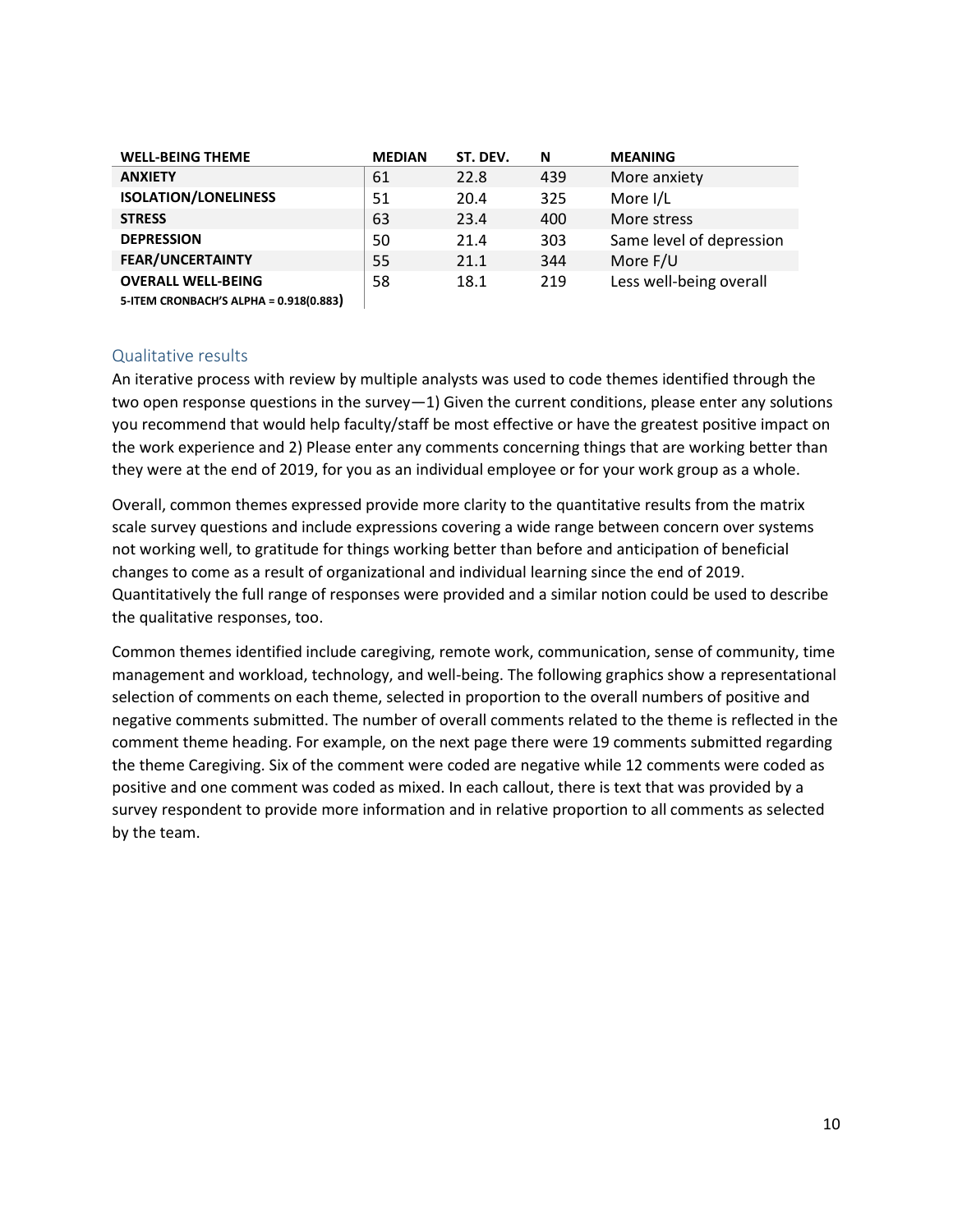# **Comments Regarding Remote Work – 139 Total Comments**

We need faculty, staff, and leadership back on campus. Our students, community partners, Extension offices, and own personal well-being need the interaction.

Staff have been told they can work from home during the pandemic. However, faculty who are on campus and teaching face to face have received no support from staff. Why has no effort been made by our department chair to have staff return to support roles?

> My ability to learn new skills and use online programs to achieve goals has greatly improved. I am more efficient and capable of accomplishing so much more at home and the days I come to the office.

> > Our ability to work, train, and engage virtually has greatly improved. Decreased travel has saved our program money.

We have a wider range of ways to reach clients, although inperson meetings help more with personal connections.



been incredibly flexible and understanding, giving me the freedom to find new ways to thrive in these changing times without micromanaging every step or decision. We're constantly in communication.

For a lot of things, particularly writing and lecture planning, I am much more productive when I can do them at home, where the distractions are generally less. This also allows me to be more efficient with how I balance all of my other responsibilities outside of work, which improves my overall wellbeing.

> For me, working virtually has been great. I have a substantial commute and not having to deal with this means that I have been more focused and productive.

It has pushed our work team to adopt Teams for communication, and that has really helped with keeping folks informed and better organized.

Maintaining a hybrid schedule of working on campus and at home has been very helpful for my productivity. I am able to get a lot of work done at home without interruptions, but enjoy being on campus a couple of days each week to keep in touch with the team My immediate supervisors have maintain office operations.<br>. and maintain office operations.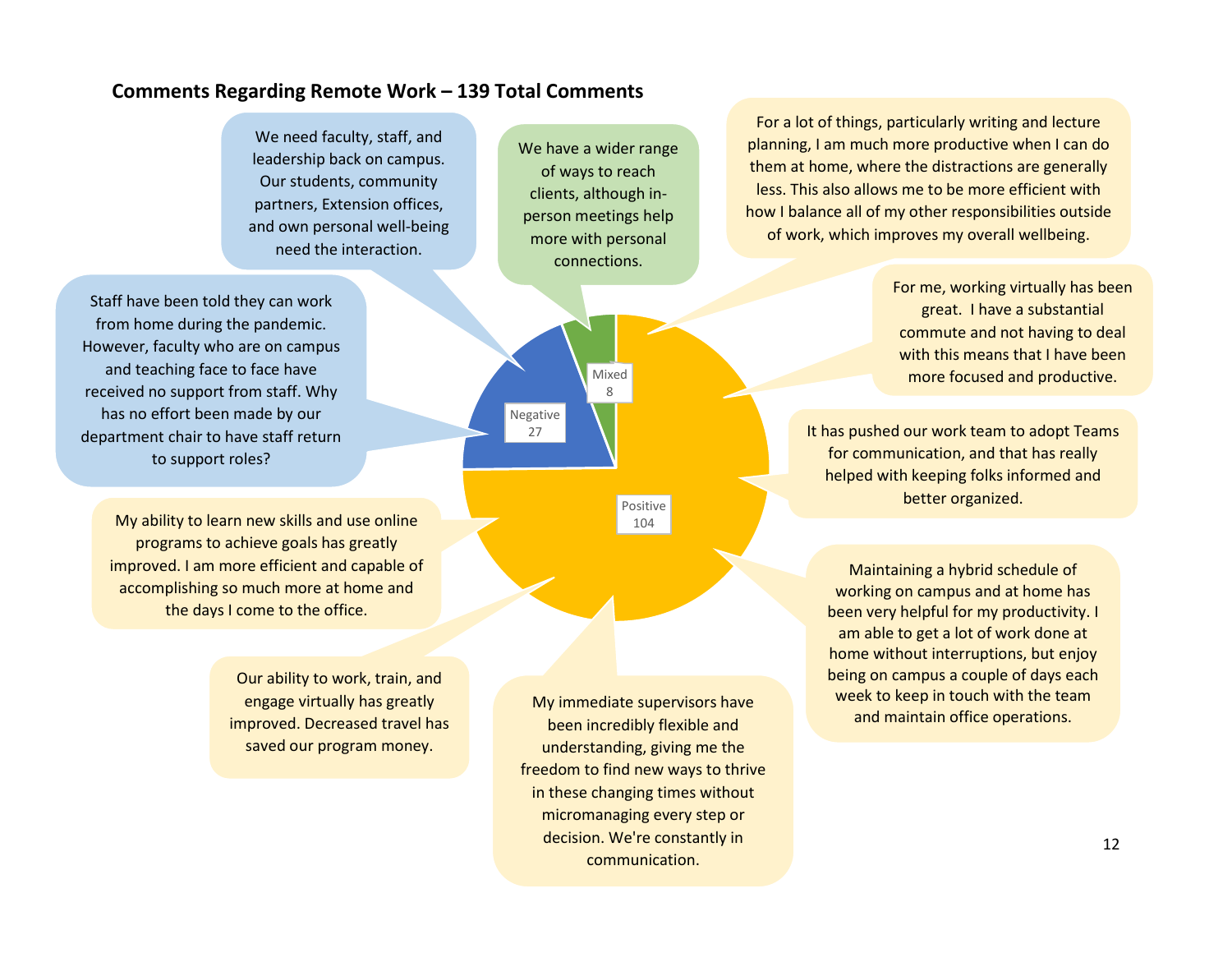# **Comments Regarding Well-being – 102 Total Comments**

Mental health considerations need to be improved upon due to the challenges of 2020. Most of our staff have been working more hours than before and moving forward, we will need to implement more work/life balance.

People in general seem to be resistant to change but having some notification of this ahead of time helps.

> Mixed 3

Negative 32

Working from home is so much better! I can do everything I need to do here and I even feel more connected here because of TEAMS, Zoom, etc. Plus, my anxiety level is lower when I am home as well.

> I cannot stress enough the positive impact that work from home benefit has had on my life!

Remote work when possible is better for me because I get more time with my family. I have a long commute so saving that time and gas helps a lot.

I have found having the ability to work remotely on a scheduled basis has improved my effectiveness. I am better able to focus on the tasks at hand, especially related to trainings, social media duties, and reports. It has decreased my stress level and allowed an improved work-life balance.

COVID has actually created significantly more work for me. Since my office is at home, I spend 10-20 more hours working. I am burned out from added work.

Be more intrusive about checking on the well-being of peers, supervisors, staff, colleagues. People are struggling, and sometimes struggling alone without others knowing.

> Flexible work schedule allows for more quality time with children, willingness to collaborate/work outside normal hours, and increased opportunities to exercise healthier options.

I am no longer stressed out about finding a parking space, avoiding traffic delays and getting to work on time. My health has improved, and my attendance has improved greatly!

Positive 67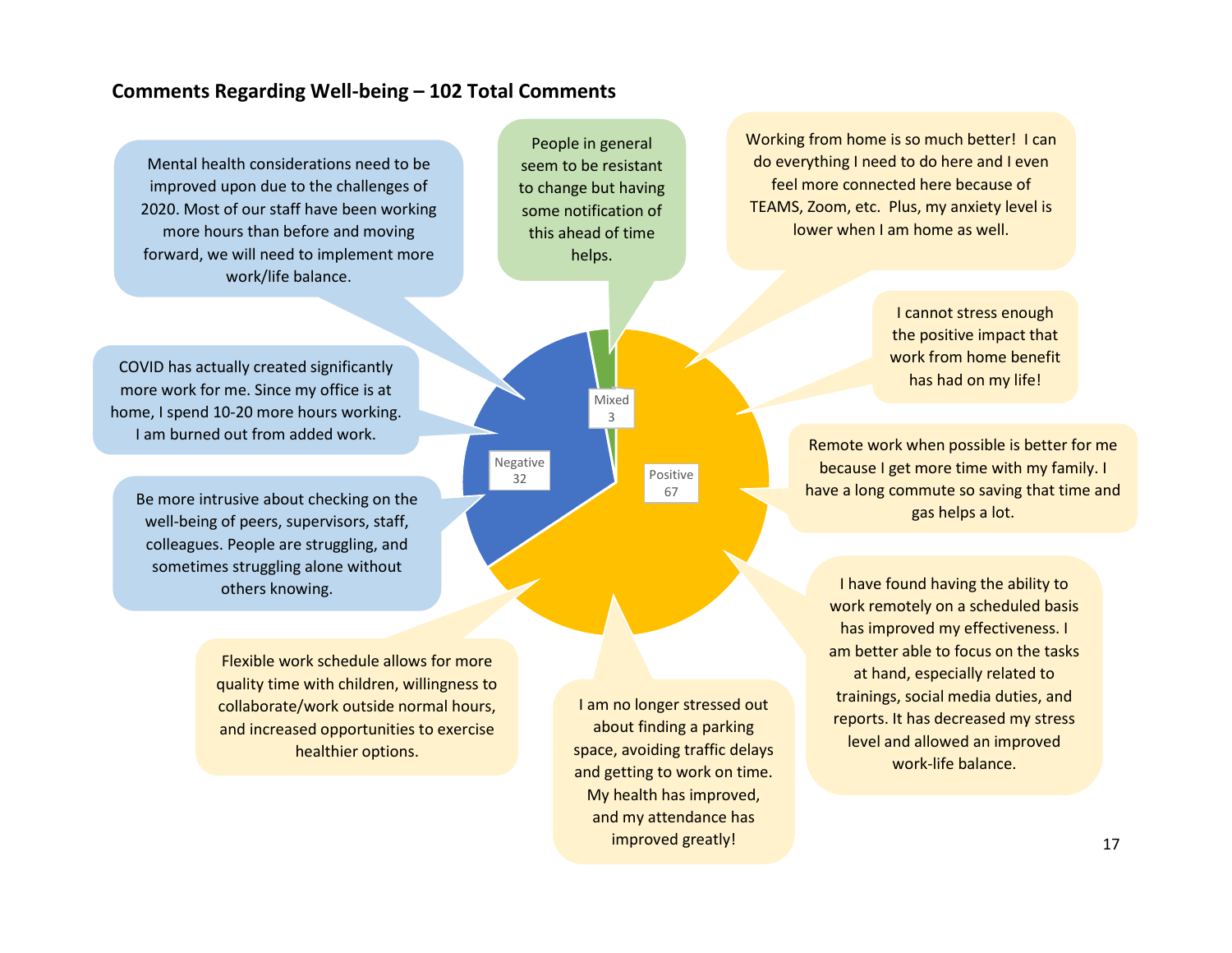# **Comments Regarding Time Management & Workload – 94 Total Comments**

Negative 34

My workload has at least doubled to cover work usually completed by others. I'm extremely upset with the administration for turning a blind eye to the compounding problem.

The 4 members of my team that switched to remote work last spring did so because schools were closed and children were home. A year later, 3 members are still working only 2-3 office days per week. The extra work placed upon those of us that chose to remain on campus has generally not been considered.

> There should be a bonus for the few of us that worked on site, while we watched others "work" from home, and instead of being home those people were working side hustles and getting paid by UK.

> > I am able to get a lot of work done at home without interruptions, but enjoy being on campus a couple of days each week to keep in touch with the team and maintain office operations.

more productive meetings. I can work quietly and undisturbed, I can participate in more back-to-back meetings because of Zoom, and I can still

fulfill all my duties as both an employee and as a supervisor.

Positive 58

Mixed  $\mathfrak{D}$ 

We are working on how reception rotation will work once we return to full capacity. It will need to be the same expectations for all staff support.

While the workload has remained at a high volume even during the pandemic, I sense that, for productive employees, working remotely has been a source of some stress relief. There is time and money saved by not having to commute.

> For me, working from home has allowed me to be more effective, there are no disruptions that affect my ability to get work finished in a timely manner.

Not traveling or having so many evening meetings has been wonderful! I have readjusted my approach to teaching to an online format.

Being able to work from home, not having to deal with commute times and campus parking, has actually made my staff more productive. The focus on internet communications means we are talking more frequently and having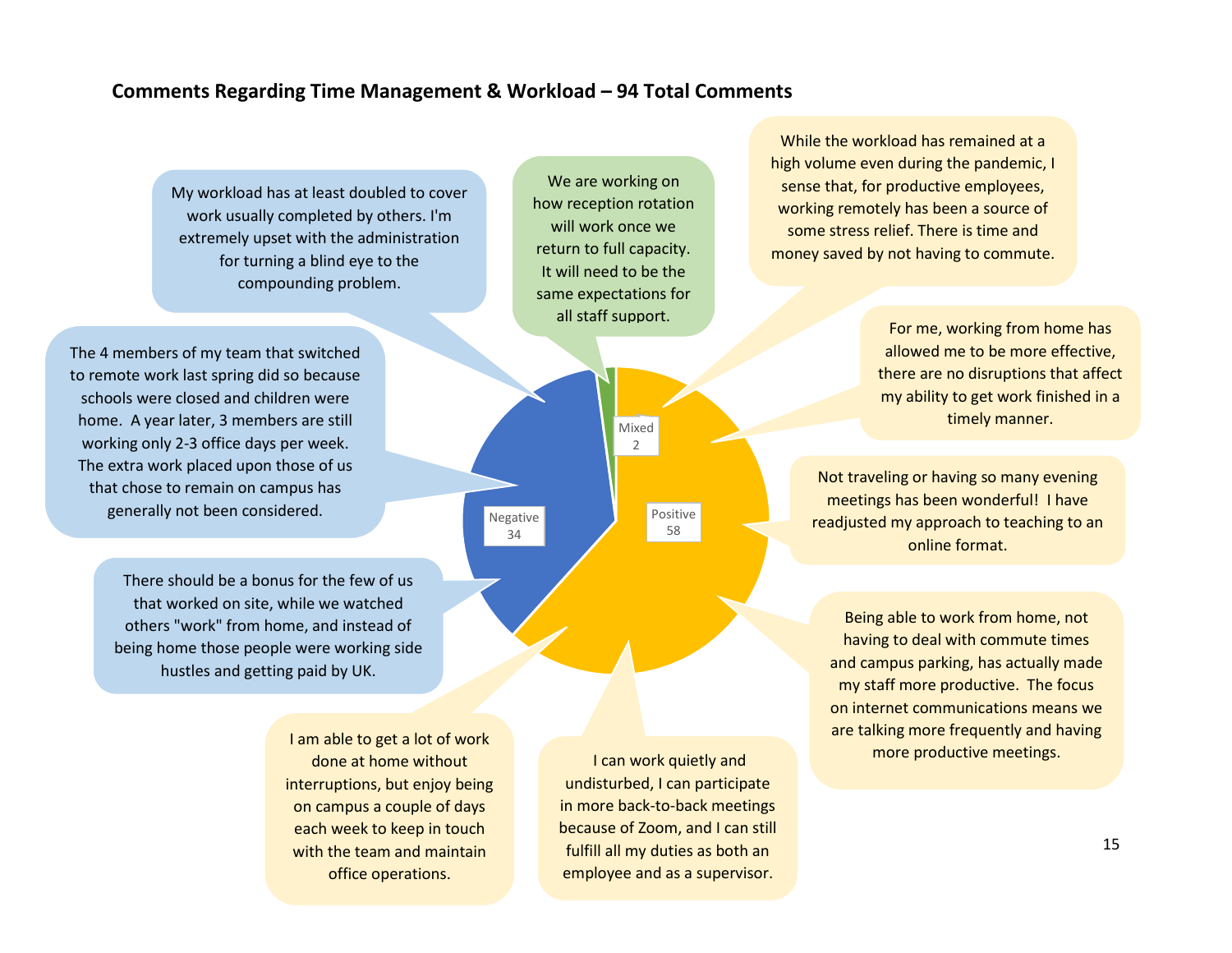# **Comments Regarding Communication – 89 Total Comments**

The flexibility with work from home options has been really good. It has helped my individual productivity at certain times. The challenge has been making sure our team members are healthy and doing well, communicating needs, and staying on the same "page."

Ask questions that are really asking if you need any assistance and meaning it, not just asking to be nice or because they feel like they have to. Actually reaching out to help. Having people to interact with and getting answers when needed and in a timely manner.

Explain new programs to order things to us before they require us to use them. I am hearing that this summer there will be another change in how we order things. I hope they do better at giving seminars, classes or online help that is actually understandable to the average worker here to explain the new process.

We are reaching new audiences with the bulk social media time and content investments, but we have not remained well connected and targeted to many longstanding partners due to lack of time and attention



Communication was never bad but seems to be more effective now than ever before.

> My immediate supervisors have been incredibly flexible and understanding, giving me the freedom to find new ways to thrive in these changing times without micromanaging every step or decision. We're constantly in communication.

> > An innovative, hybrid model for inperson, Zoom, teleconferences, and other forms of communicating have the potential to maximize our organization.

I think it's been important that we've all been available for each other at any given time during the workday. We frequently will do video chats one and one and our weekly video chat as a group has been a big improvement to our awareness of each other's work.

We are having more team meetings. As my team is spread throughout the state, it was difficult to meet up in person. With the expectation that all meetings are via video conference, we are now more communicative as a team.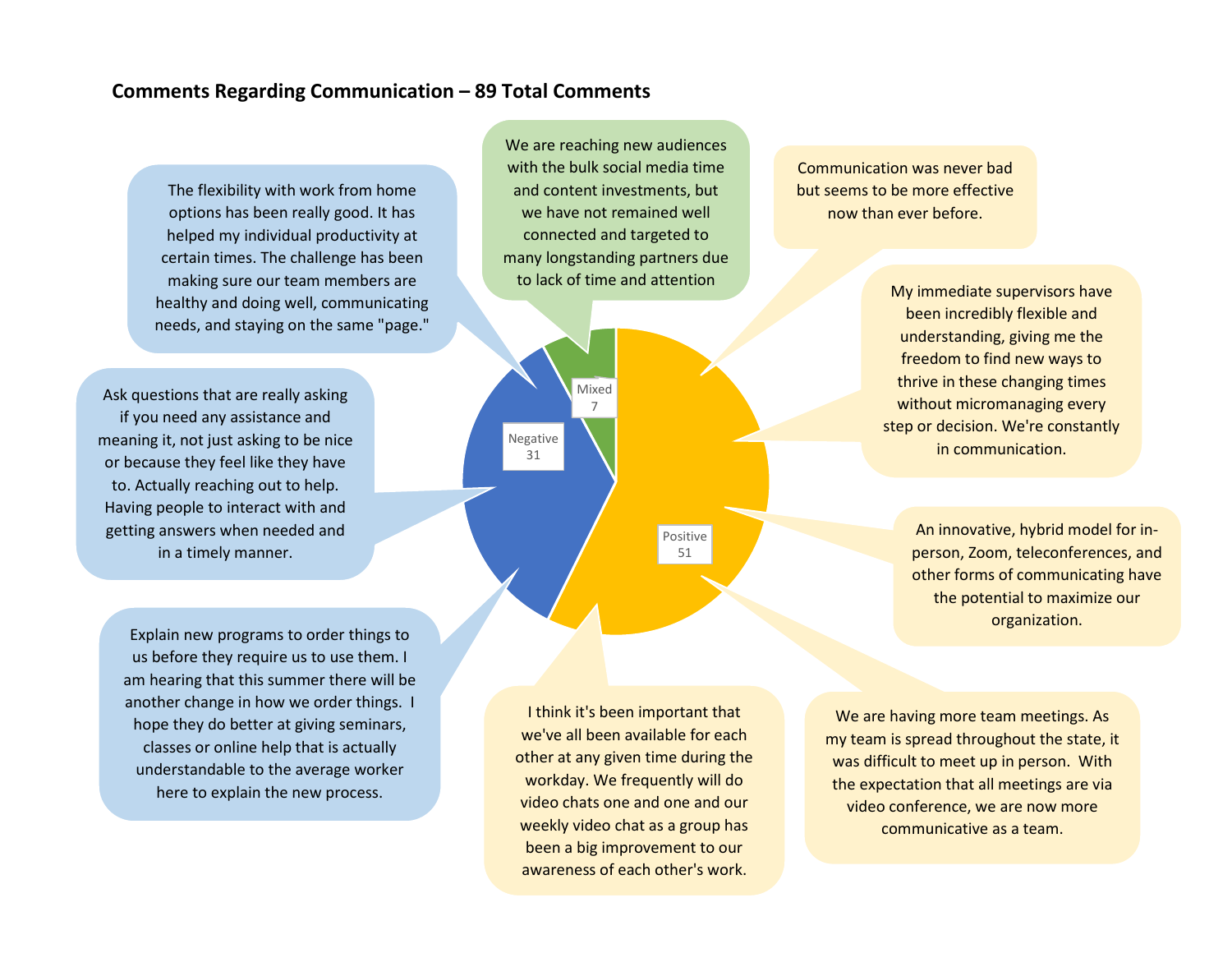# **Comments Regarding Sense of Community – 84 Total Comments**

The University is a place for creativity, which often comes from interaction among colleagues. The lack of interaction impacts all aspects of our mission.

I take it one-day-at-atime. Others may not share my point-of-view. I need to be more sensitive to others emotions and values.

> Mixed 4

Negative 46

I think that we had to learn how to communicate more effectively, which has been helpful. We also had to help each other out and collaborate more, which has had beneficial impacts on the work environment.

> In the job I am in, I can see such an increased effort in team development. County offices are working more on things together better than they ever have and my hope is that continues. Communication in county offices has gotten better as well.

More older people including me are more proficient with Zoom and able to attend and even discuss online with others which is equalizing the bridges between people.

We need the ability to work one-onone in the field with colleagues and clientele as a team. COVID limits

effective teamwork.

We need to watch how people are supported in their efforts. When people are well respected for their efforts it helps, but when folks across campus tell how good the efforts have been, and then ask those people to do more, that is not productive.

Positive 34

> provided means to use technology to<br>extremation come connection In many respects, I think the challenges of 2020 brought the FCS Extension Team closer together. It provided strong purpose to meetings where in the past some questioned the value, rallied the team around common goals, and strengthen some connection

We have been isolated from other departments where our only communication would be from the occasional in-person discussion. [Not] having those nondepartment relationships is detrimental to understanding how CAFE works as a whole.

> If bandwidth created lag, I watched full grown adults laugh and disregard what the person was saying and move on talking over them instead of being patient and trying to accommodate tech failures.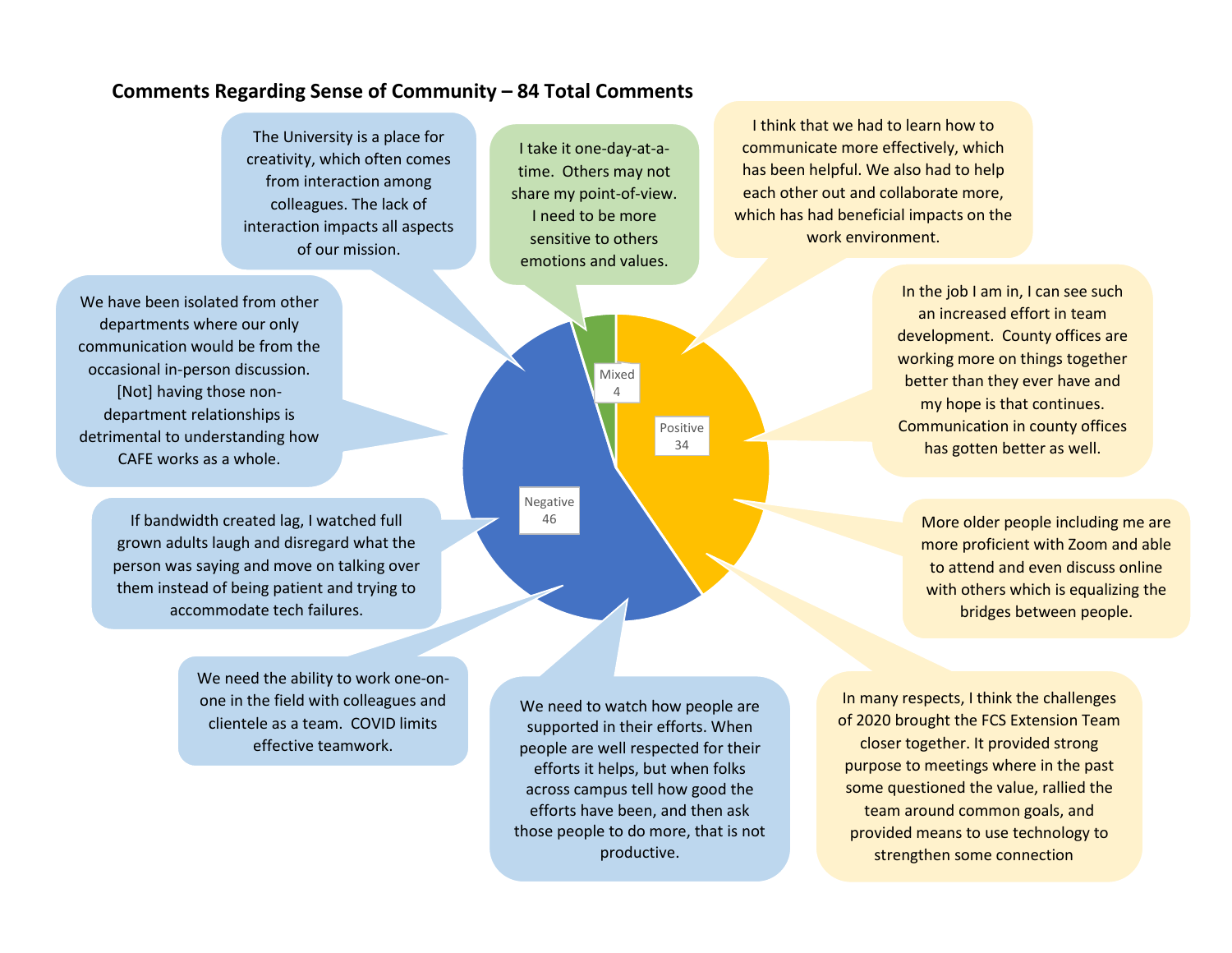# **Comments Regarding Technology – 71 Total Comments**

Unfortunately, not every county in the state has incredible internet service and us feeling like we have to maintain the same level of programming we did before covid only do it virtual is not working. No one wants to join virtual programs.

Our IT system is a mess. They keep changing things and making it harder and harder to access materials. Teams in particular is clunky and difficult to use.

Give up the notion of equivalency of online vs. in-person learning, there is no comparison…the students are bored and much less interactive in class…but, we should never, ever have in-person



New and updated training opportunities exceed all my expectations. Thank you

!

Greater access to remote computer support tools helped me as an individual to better support my greater team.

We have been using zoom meetings for everything and have seen attendance increase at meetings. One on one meetings are more easy-going, and I have found employees to be less defensive and negative. Utilizing Teams meetings are a GREAT source for sharing screens and learning from each other.

Access to technology has improved. Virtual communication knowledge and use have improved productivity and education.

My Zoom skills are certainly better. FCS Extension has provided tremendous support and resources for FCS Agents and that has helped.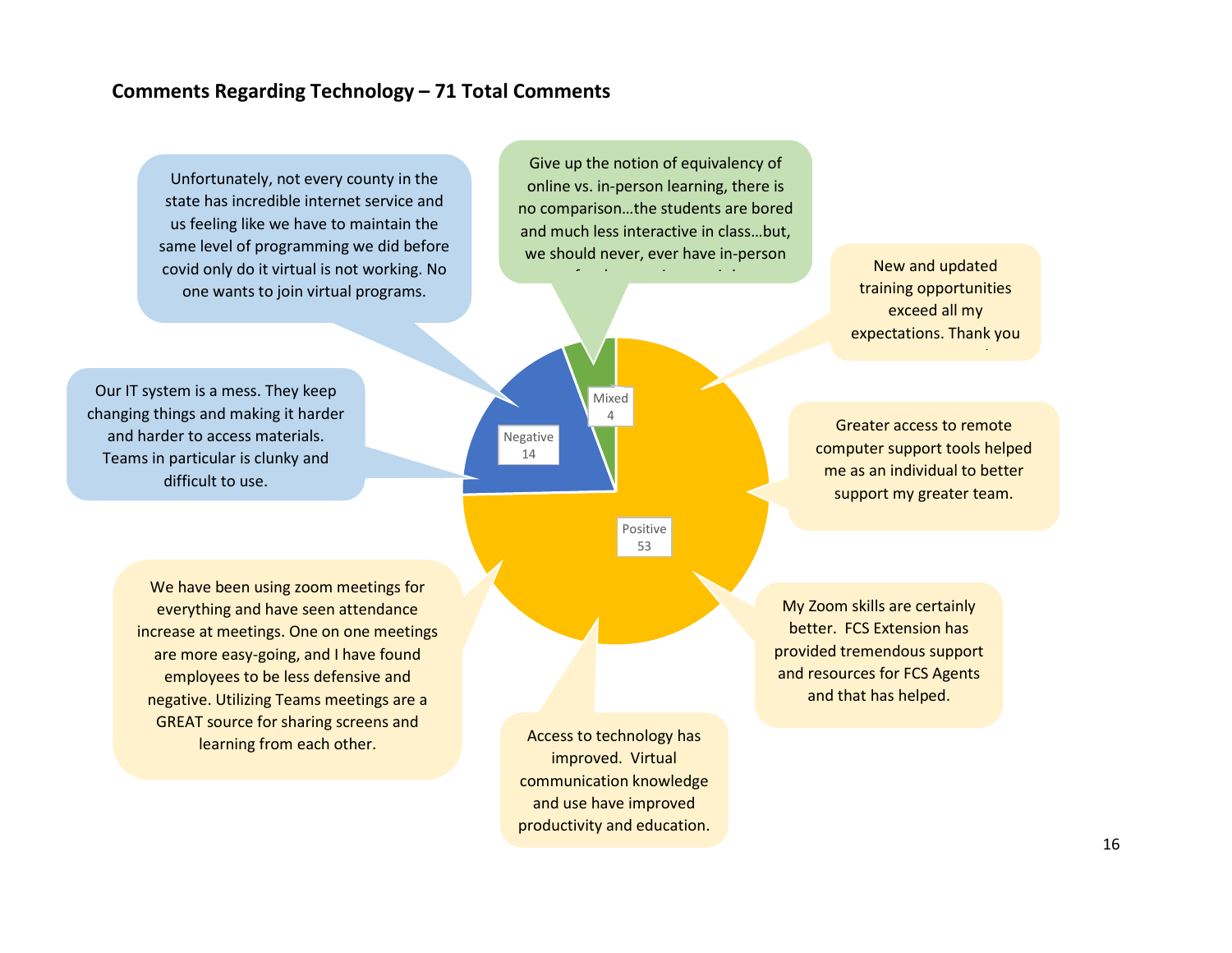# **Comments Regarding Caregiving – 19 Total Comments**

All staff should return to campus no later than June 1 as k-12 will be out of session and normal summer childcare arrangements can be made for those with school age children.

Childcare has been a challenge but a return to school and day care has eliminated that.

> Mixed 1

parental leave.

Negative 6

Positive 12

The more flexible remote working schedule allows me to care for my parent when needed and still be able to complete work tasks.

I get those with childcare but we without or have child care are the only ones in the office working. There is no way working at home to help children in school can be equal to the Administrative staff that is working in the office all five days a week.

> The University provided flexibility to employees when facing unique challenges over this past year however, Extension was inflexible to many employees faced with childcare dilemmas during school and daycare closures.

> > Working from home saves time commuting and cost as well. It allows more flexibility in managing family life while being equally as productive.

my caregiving responsibilities. Paid maternity leave (not just FMLA/ sick time) and bereavement leave (not just funeral leave) would have a positive impact on the work experience.

> I think it would be beneficial to allow employees to work from home when schools are canceled instead of taking time off. If we were able and allowed to work from home in 2020 with no issues, then individual effectiveness would be greater working from home during school closures rather than taking time off due to caregiving responsibilities.

Being able to work remotely has greatly aided in fulfilling

Supporting requests for remote work, particularly for nursing mothers in the first year of their child's life, is beneficial to both maternal and child physical and mental health and provides for a smoother transition from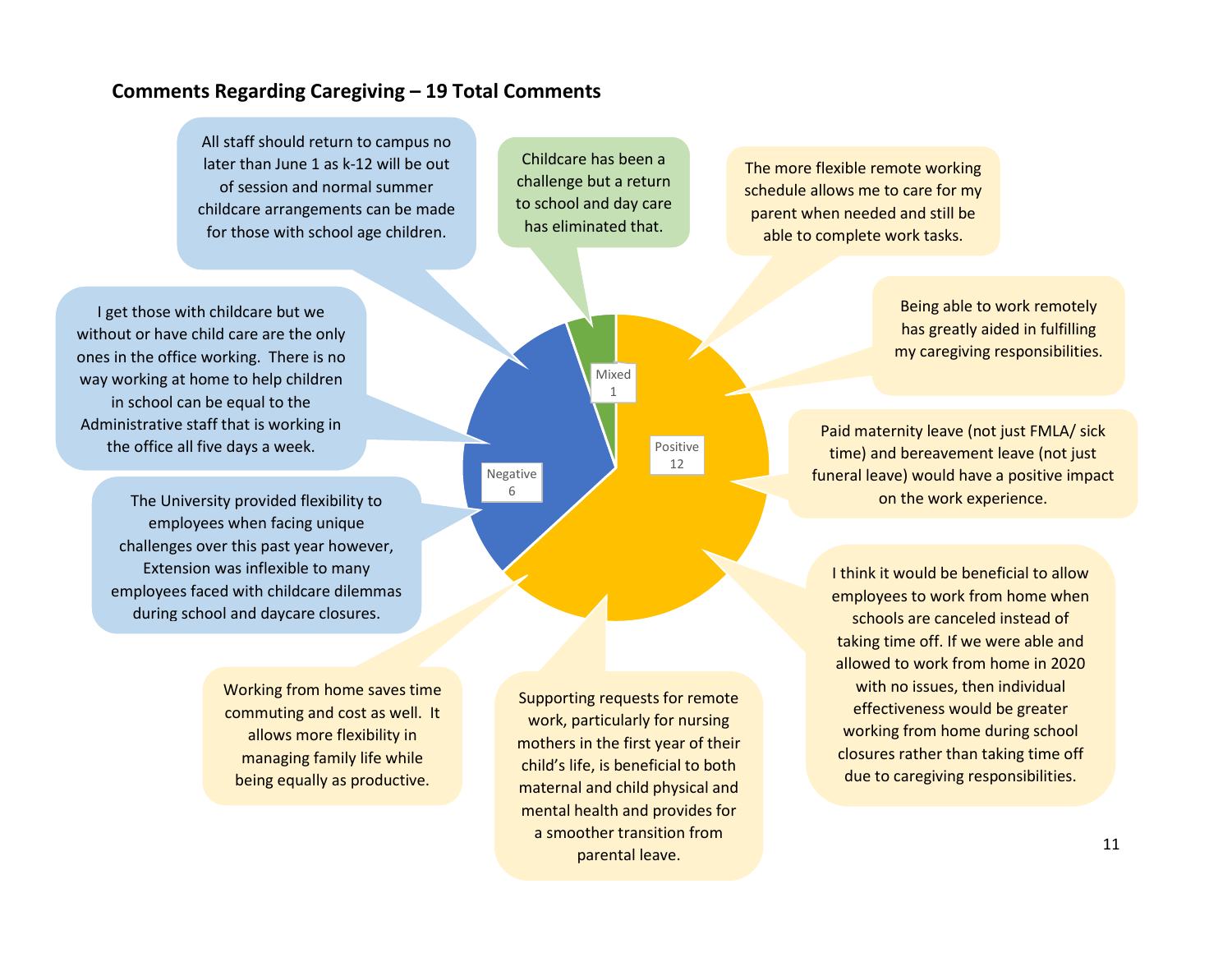# **Conclusions**

The survey results crystalize themes heard during focus group discussions with the CAFE Faculty and Staff Councils, while further clarifying that the perceptions of individual experience around current work and well-being themes vary. In general, college employees report similar levels of individual and team effectiveness as compared to the end of 2019, decreased levels of sense of community and well-being, along with impacts from communication and internet issues. Of the well-being themes investigated, anxiety and stress are self-reported at the highest levels among the five dimensions of well-being as compared to end of 2019. Faculty report less effectiveness and well-being than non-faculty employees in the college overall, while female and remote work employees report higher levels of effectiveness and well-being than male employees and non-remote work employees respectively. The open text responses further clarified perceptions of improved effectiveness from greater access to technological resources/training and more distraction-free working time, while also clarifying the need for equitable structures and clear communication of expectations.

### *Best practices information*

There is benefit to be gained from sharing remote work best practices with others, specifically to address communication issues. Simple steps, such as setting office phones to forward to a number where the call will be received, ensuring the ability to check voicemail without going to the office, standardizing a 24 hour reply time for email and voicemail messages unless an out of office message is set, regular staff meetings with the entire team to enhance awareness of each other's work, and embracing the full functionality offered by Outlook calendar features and MS Teams can make a big difference in intra- and inter-office communication. The college employee resources and university Work Anywhere pages are useful for investigating options and sharing suggestions with others.

### *Well-being engagements*

The college is working with UK Work-Life to communicate and/or develop and implement workshops or engagements for faculty and staff in CAFE covering specific themes identified through the survey results. These may include components to address personal well-being and/or individual and team effectiveness. Listservs and the College Weekly are being used to promote these resources as much as possible.

### *Presentations and Report*

A short PowerPoint based presentation has been developed and present to the college's EOC, Chairs/Directors, as well as Staff and Faculty Councils in order to disseminate early findings. This report is intended to more fully document the process and results for people wanting more information that can be presented in a 15-minute conference style presentation.

### Proposed Ideas for Next Steps

### *Longitudinal analysis*

The college could deploy the survey again at a frequency appropriate to determine how perceptions across these themes are stable or change over time and in context of the UK@Work survey and/or similar efforts. We recognize that the university central administration has begun releasing information on returning to campus plans to be phased in in July 2021 and in place by August 2, 2021. In order to assess for changes, the survey should be run before and after any major changes to assess how faculty and staff perceptions are impacted by the change. An example would be to run the survey in July and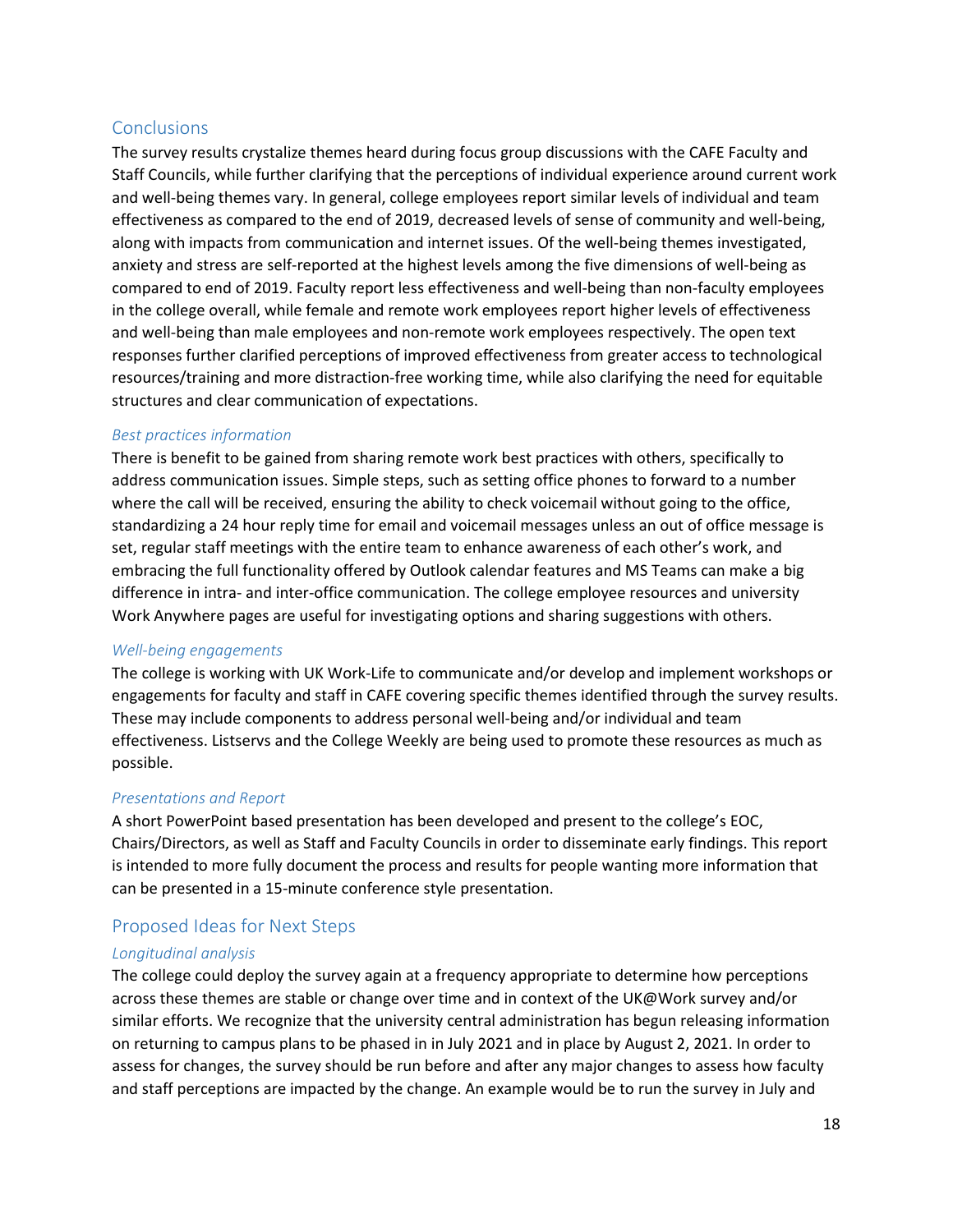again in second half of September to identify perceptions before and after the start of the fall semester. Alternatively, a modified survey could be developed to assess the feasibility of potential changes. We may want to consider a later survey deployment to better understand how the return to campus is working for the faculty and staff.

Note that the much more comprehensive UK@Work survey, which assesses employee engagement across all colleges and non-academic units, is scheduled to run again in September 2021 and may serve as an additional resource for interpreting CAFE survey results if they occur around the same time.

### *Survey administration technical updates*

The survey instrument will be updated to request responses when no response is registered on the slider scale questions. This will clarify for respondents that the slider bar must be "touched" to register their response, and eliminate our need to replace nulls with assumed responses after the fact, although the analyses with and without null replacement did not indicate different overall conclusions.

Another helpful edit will be to add a question concerning frequency and duration of remote vs. inperson work location. This will allow us to investigate between group differences with more accuracy as the SAP entry may not be accurate across time as respondents transition their work arrangements.

### Appendix A

CAFE Faculty Staff Feedback Survey

Survey responses will be confidential and will not be linked to your name. Coded demographic information, such as your SAP employee category, will be combined with your answers to help us understand how to support unique populations in the college. If you have any questions, please contact tricia.coakley@uky.edu. Thank you for your time to provide feedback to the college.

When comparing the end of 2019 vs. current conditions, how would you rate the following themes?

| Much        | Same as    | Much         |
|-------------|------------|--------------|
| lower level | the end of | higher level |
| than at the | 2019       | than at the  |
| end of      |            | end of       |
| 2019        |            | 2019         |

| Individual effectiveness |  |
|--------------------------|--|
| Team effectiveness       |  |
| Sense of work community  |  |
| Personal well-being      |  |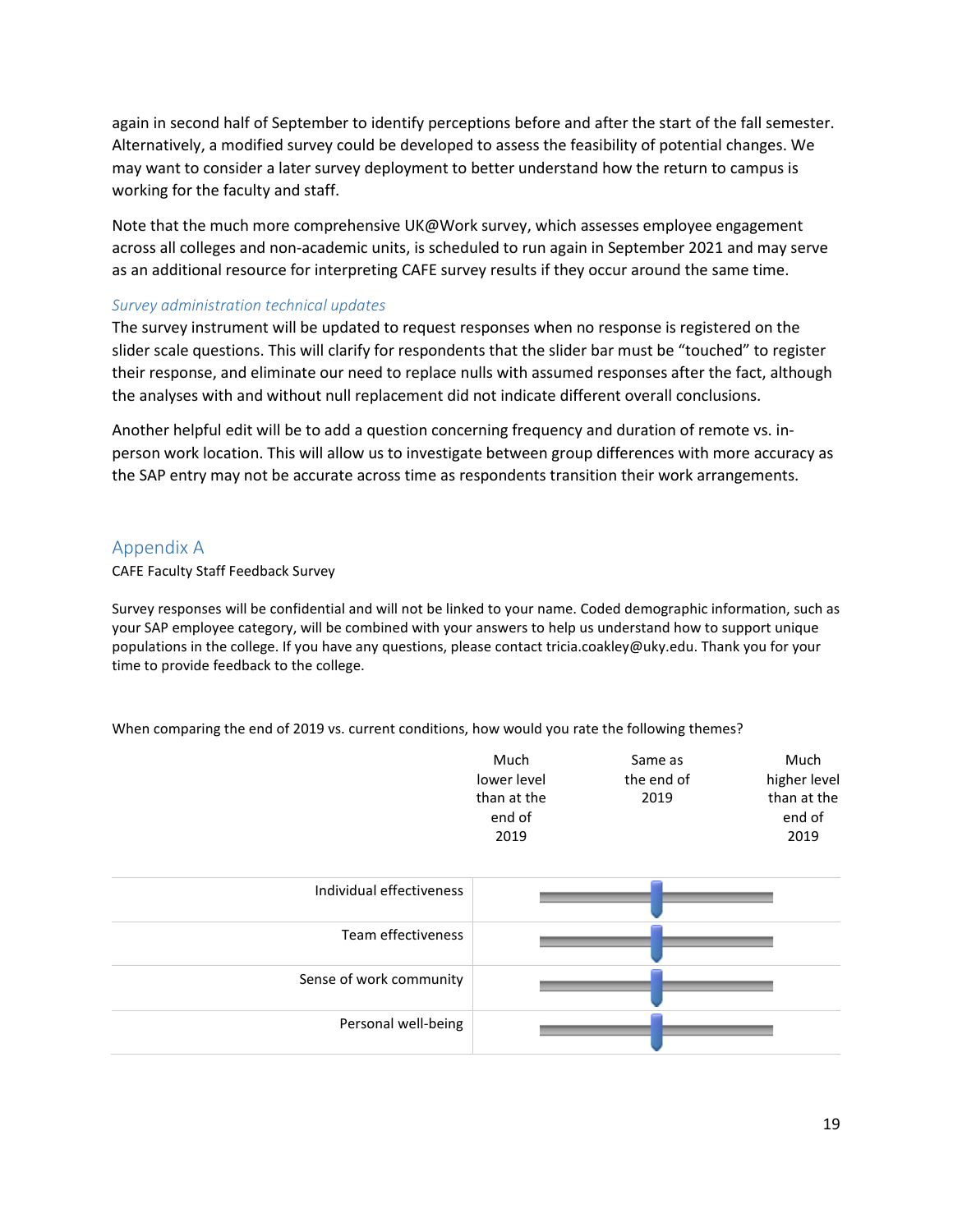|                                                                 | Minimal or no impact | Periodic impact | Substantial impact |
|-----------------------------------------------------------------|----------------------|-----------------|--------------------|
| Internet speed/stability                                        |                      |                 |                    |
| hardware and software<br>resources                              |                      |                 |                    |
| caregiving<br>responsibilities                                  |                      |                 |                    |
| Physical work space                                             |                      |                 |                    |
| Communication with<br>supervisor and/or<br>coworkers/colleagues |                      |                 |                    |

Please indicate how each of the factors below impact **your individual effectiveness** in your current work environment.

Please indicate how each of the factors below impact **your work team's effectiveness** in the current work environment.

|                                                                 | Minimal or no impact | Periodic impact | Substantial impact |
|-----------------------------------------------------------------|----------------------|-----------------|--------------------|
| Internet speed/stability                                        |                      |                 |                    |
| Hardware/software<br>resources                                  |                      |                 |                    |
| Caregiving<br>responsibilities                                  |                      |                 |                    |
| Physical work space                                             |                      |                 |                    |
| Communication with<br>supervisor and/or<br>coworkers/colleagues |                      |                 |                    |